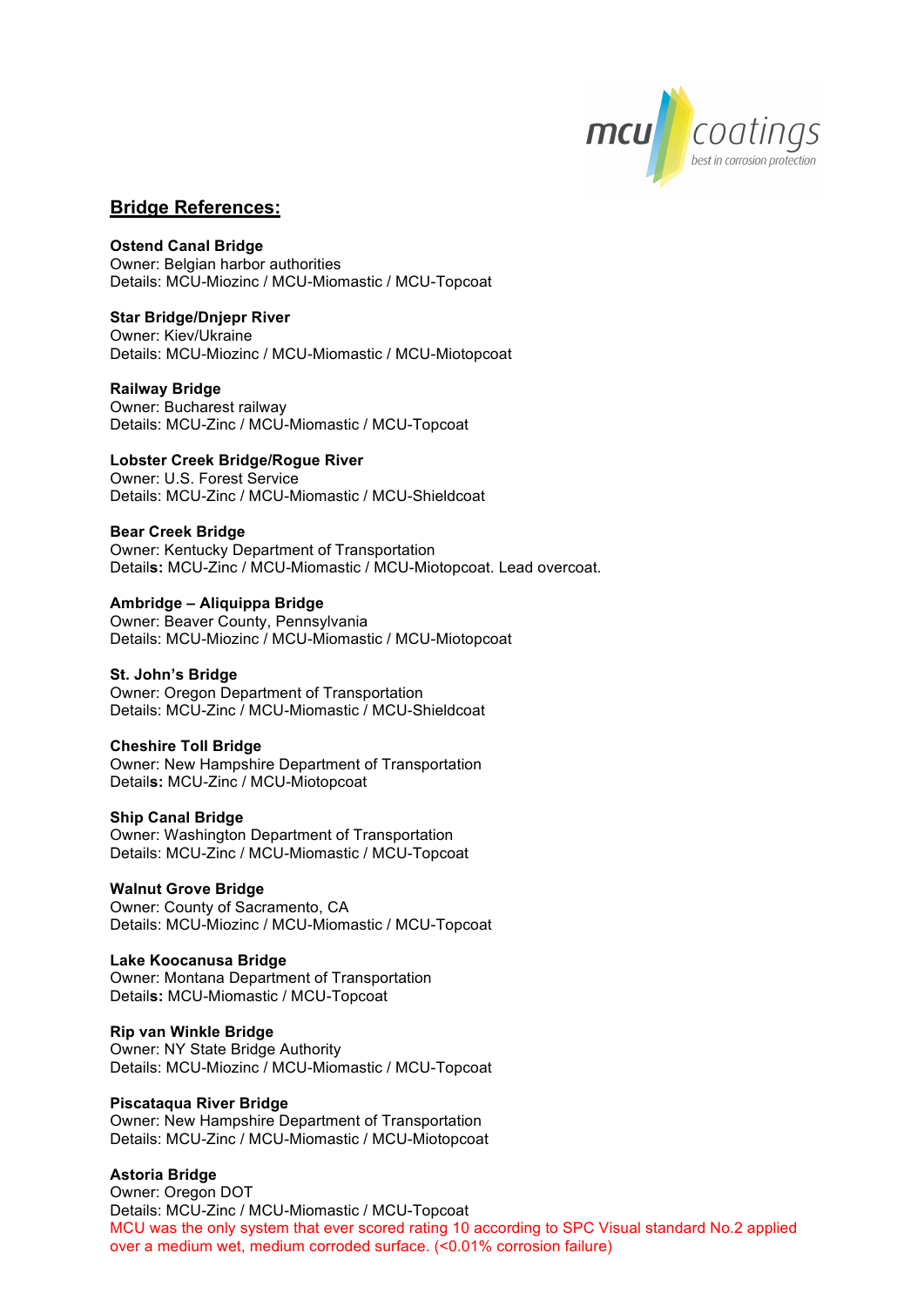# **Governmental DOT's (Departments of Transportation) that used MCU Coatings**:

Alaska DOT Connecticut DOT Delaware DOT District of Colombia DOT Florida DOT Hawaï DOT Idaho DOT Illinois DOT Kentucky DOT Maine DOT Minnesota DOT Montana DOT Nebraska DOT New Hampshire DOT North Dakota DOT Oregon DOT Pennsylvania DOT Vermont DOT Washington State DOT West Virginia DOT Wisconsin DOT Wyoming DOT

# **Other US Bridges where full recoat or maintenance was done:**

Tacoma Narrows Bridge, Washington Throgs Neck Bridge, NY Bear Mountain Bridge, NY Meeker Street Viaduct, NY Blatnik Bridge, Wisconsin Riverside Viaduct, NY Golden Gate Bridge, California Bay Bridge, California Koocanusa Bridge, Montana Deer Isle Bridge, Maine McCullough Bridge, Oregon St. John's Bridge, Oregon Hawthorne Bridge, Oregon Ship Canal Bridge over I-5, Washington Puyallup River Bridge, Alaska Knik River Bridge, Alaska "C" Street Port Access Bridge, Alaska Captain William Moore Creek Bridge, Alaska Cheshire Toll Bridge, New Hampshire, Juniper Canyon Highway Bridge, Oregon Monument Bridge, Oregon Old Youngs Bay Bridge, Oregon Big Butte Bridge, Magnolia Bridge, Washington Hatch Bridge Deception Pass Bridge, Washington 112 Street Railroad Bridge, District of Columbia Ballard Bridge Washington University Bridge, Washington Pier 66 Bell Street Bridge, Washington Alsea Bay Bridge, Oregon Yaquina Bay Bridge, Oregon Siuslaw River Bridge, Oregon Rock Island Bridge, Illinois